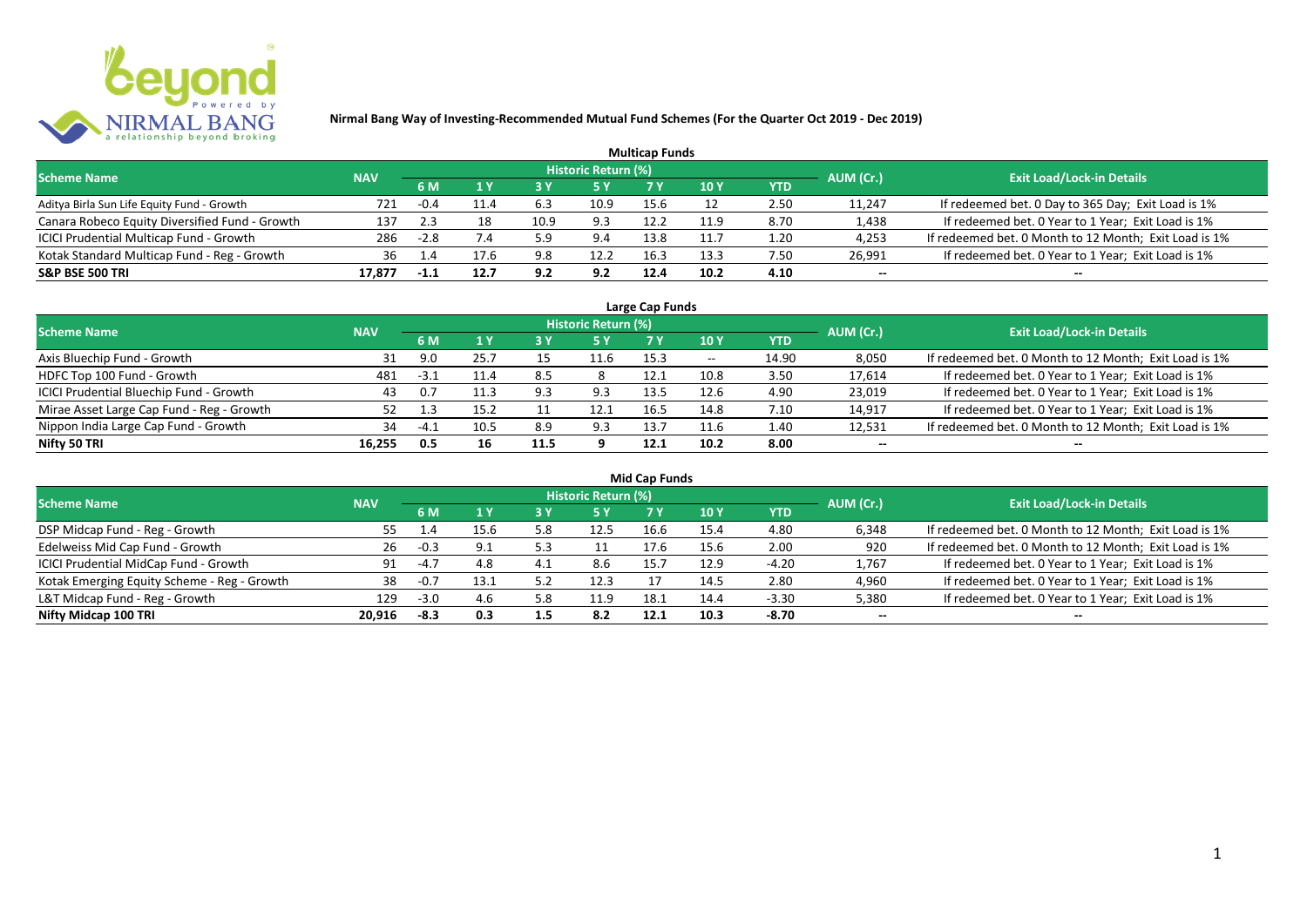

|                                                  |            |        |      |     |                            | Large & Midcap |      |      |           |                                                    |
|--------------------------------------------------|------------|--------|------|-----|----------------------------|----------------|------|------|-----------|----------------------------------------------------|
| <b>Scheme Name</b>                               | <b>NAV</b> |        |      |     | <b>Historic Return (%)</b> |                |      |      | AUM (Cr.) | <b>Exit Load/Lock-in Details</b>                   |
|                                                  |            | 6 M    |      |     | 5 Y                        |                |      | YTD  |           |                                                    |
| Canara Robeco Emerging Equities - Growth         | 93         | $-0.8$ | 13.2 | 8.5 | 13.6                       | 20.2           | 18.8 | 4.60 | 4.980     | If redeemed bet. 0 Year to 1 Year; Exit Load is 1% |
| Invesco India Growth Opportunities Fund - Growth |            |        |      |     |                            | 15.            | 12.9 | 8.10 | 1,822     | If redeemed bet. 0 Year to 1 Year; Exit Load is 1% |
| Principal Emerging Bluechip Fund - Growth        | 104        | 0.6    | 9.9  |     | 12.7                       | 18.6           |      | 2.50 | 2,199     | If redeemed bet. 0 Year to 1 Year; Exit Load is 1% |
| NIFTY Large Midcap 250 TRI                       | 7.054      | $-2.4$ | 10   |     | 10.2                       | 14             |      | 0.80 | $- -$     | $- -$                                              |

| <b>Focused Funds</b>             |            |            |      |      |                            |      |       |       |           |                                                       |  |  |
|----------------------------------|------------|------------|------|------|----------------------------|------|-------|-------|-----------|-------------------------------------------------------|--|--|
| <b>Scheme Name</b>               |            |            |      |      | <b>Historic Return (%)</b> |      |       |       | AUM (Cr.) | <b>Exit Load/Lock-in Details</b>                      |  |  |
|                                  | <b>NAV</b> |            |      |      |                            |      | 10 Y  | YTD   |           |                                                       |  |  |
| Axis Focused 25 Fund - Growth    | 30         |            | 20.1 | 13.8 | 13.9                       | 15.3 | $- -$ | 11.00 | 8,384     | If redeemed bet. 0 Month to 12 Month; Exit Load is 1% |  |  |
| SBI Focused Equity Fund - Growth | 147        | <b>3</b> d | 21.9 |      | 12.7                       |      |       | 11.20 | 5,726     | If redeemed bet. 0 Year to 1 Year; Exit Load is 1%    |  |  |
| <b>S&amp;P BSE 500 TRI</b>       | 17,877     | -1.1       | 12.7 | 9.2  | 9.2                        | 12.4 | 10.2  | 4.10  | $-$       | $-$                                                   |  |  |

| <b>Small Cap Funds</b>                         |            |         |        |                     |      |                          |       |            |           |                                                    |  |  |  |
|------------------------------------------------|------------|---------|--------|---------------------|------|--------------------------|-------|------------|-----------|----------------------------------------------------|--|--|--|
| <b>Scheme Name</b>                             | <b>NAV</b> |         |        | Historic Return (%) |      |                          |       |            | AUM (Cr.) | <b>Exit Load/Lock-in Details</b>                   |  |  |  |
|                                                |            |         |        |                     | 5 Y  | 7 Y                      | 710Y  | <b>YTD</b> |           |                                                    |  |  |  |
| Franklin India Smaller Companies Fund - Growth | 49         | $-10.5$ | $-2.5$ | $-0.5$              | 8.2  | 17.4                     | 15.1  | $-7.60$    | 7,005     | If redeemed bet. 0 Year to 1 Year; Exit Load is 1% |  |  |  |
| HDFC Small Cap Fund - Growth                   | 39         | $-11.2$ | $-3.8$ | 6.7                 | 10.7 | 14.5                     | 12.5  | $-9.20$    | 8,845     | If redeemed bet. 0 Year to 1 Year; Exit Load is 1% |  |  |  |
| L&T Emerging Businesses Fund - Reg - Growth    | 22         | -8.6    | $-4.9$ | 5.2                 | 12   | $\overline{\phantom{a}}$ | $- -$ | $-10.10$   | 5,985     | If redeemed bet. 0 Year to 1 Year; Exit Load is 1% |  |  |  |
| SBI Small Cap Fund - Growth                    |            |         | 10.9   | 10.2                | 17.3 | 23.3                     | 18    | 3.70       | 2,704     | If redeemed bet. 0 Year to 1 Year; Exit Load is 1% |  |  |  |
| Nifty Smallcap 100 TRI                         | 6.865      | $-14.1$ | $-2.2$ | $-3.9$              | 3.3  | 8.2                      | 6.8   | $-12.40$   | $- -$     | --                                                 |  |  |  |

## **ELSS Schemes (Tax Saving u/s 80-C)**

| <b>Scheme Name</b>                            | <b>NAV</b> |          |      | <b>Historic Return (%)</b> |               |                          |       |            | AUM (Cr.) | <b>Exit Load/Lock-in Details</b> |
|-----------------------------------------------|------------|----------|------|----------------------------|---------------|--------------------------|-------|------------|-----------|----------------------------------|
|                                               |            | 6 M      |      |                            | <b>5Y</b>     | 7 Y                      | 10Y   | <b>YTD</b> |           |                                  |
| Aditya Birla Sun Life Tax Relief 96 - Growth  | 31         | $-2.4$   |      |                            | 11.7          | 15.                      | 11.7  | 0.10       | 9,129     | Nil                              |
| Axis Long Term Equity Fund - Growth           | 48         | 8.7      | 22.9 | 12.                        | 12.9          | 19                       | $- -$ | 11.90      | 20,425    | Nil                              |
| IDFC Tax Advantage (ELSS) Fund - Reg - Growth | 53         | -5.7     |      |                            | 9.8           | 14.2                     | 12.4  | $-1.90$    | 1,994     | Nil                              |
| Invesco India Tax Plan - Growth               |            |          | 14.3 | 9.5                        | 11.1          | 15.                      | 13.9  | 6.40       | 912       | Nil                              |
| Mirae Asset Tax Saver Fund - Reg - Growth     | 18         | <u>.</u> | 16.3 | 12.5                       | $\sim$ $\sim$ | $\overline{\phantom{a}}$ | $- -$ | 7.50       | 2,466     | Nil                              |
| <b>S&amp;P BSE 200 TRI</b>                    | 5.802      | $-0.1$   | 14.1 | 10                         | 9.5           | 12.7                     | 10.4  | 5.40       | $- -$     | $-$                              |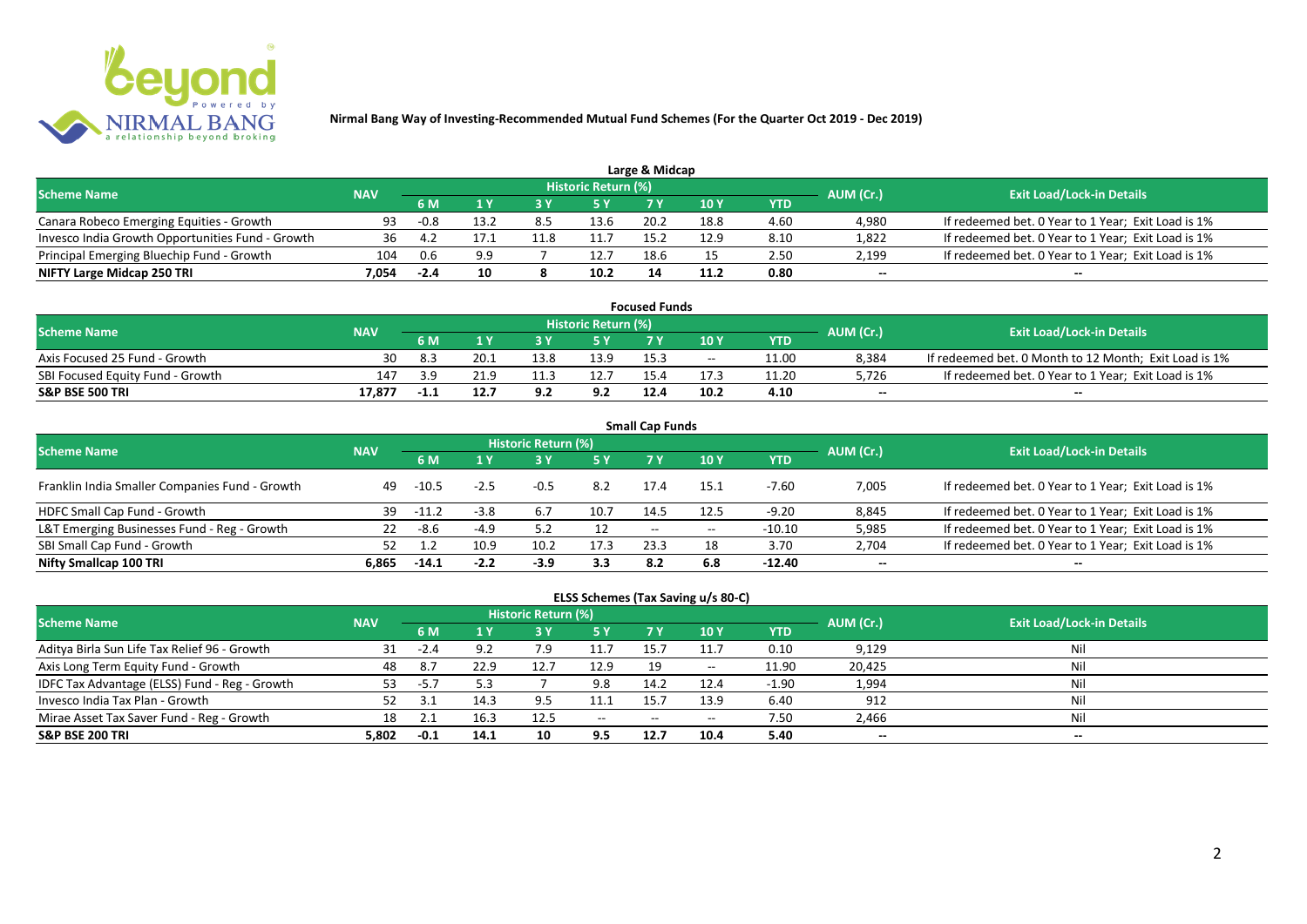

|                                           |            |        |      |                            |           | <b>Contra/Value Fund</b> |            |      |           |                                                    |
|-------------------------------------------|------------|--------|------|----------------------------|-----------|--------------------------|------------|------|-----------|----------------------------------------------------|
| <b>Scheme Name</b>                        | <b>NAV</b> |        |      | <b>Historic Return (%)</b> |           |                          |            |      | AUM (Cr.) | <b>Exit Load/Lock-in Details</b>                   |
|                                           |            | 6 M    |      |                            | <b>5Y</b> |                          | <b>10Y</b> | YTD  |           |                                                    |
| Kotak India EQ Contra Fund - Reg - Growth |            | 0.9    | 14.6 | 11.3                       | 10.2      |                          | 11.1       | 6.30 | 860       | If redeemed bet. 0 Year to 1 Year; Exit Load is 1% |
| Invesco India Contra Fund - Growth        | 47         | $-1$   | 8.9  | 9.6                        | 11.6      |                          | 13.1       | 1.60 | 4,263     | If redeemed bet. 0 Year to 1 Year; Exit Load is 1% |
| UTI Value Opportunities Fund - Growth     | 61         | $-0.7$ | 10.7 | -6.1                       | 5.8       |                          | 10.3       | 3.80 | 4,333     | If redeemed bet. 0 Year to 1 Year; Exit Load is 1% |
| Nippon India Value Fund - Growth          | 73         |        | 12.3 |                            | 9.4       | 12.5                     | 10.9       | 1.90 | 3,072     | If redeemed bet. 0 Year to 1 Year; Exit Load is 1% |
| <b>S&amp;P BSE 500 TRI</b>                | 17.877     |        | 12.7 | 92                         | 9.2       | 12.4                     | 10.2       | 4.10 | $- -$     | $-$                                                |

| Sector/Thematic                                        |            |        |        |                     |           |      |            |            |                          |                                                    |  |  |  |
|--------------------------------------------------------|------------|--------|--------|---------------------|-----------|------|------------|------------|--------------------------|----------------------------------------------------|--|--|--|
| Scheme Name                                            | <b>NAV</b> |        |        | Historic Return (%) |           |      |            |            | AUM (Cr.)                | <b>Exit Load/Lock-in Details</b>                   |  |  |  |
|                                                        |            | 6 M    | 1 Y    | <b>73 Y</b>         | <b>5Y</b> | 7Y   | <b>10Y</b> | <b>YTD</b> |                          |                                                    |  |  |  |
| Canara Robeco Consumer Trends Fund - Reg -             | 42         | 9.0    | 26.5   | 12.7                | 14        | 15.9 | 15.2       | 12.40      | 354                      | If redeemed bet. 0 Year to 1 Year; Exit Load is 1% |  |  |  |
| Growth                                                 |            |        |        |                     |           |      |            |            |                          |                                                    |  |  |  |
| Mirae Asset Great Consumer Fund - Growth               | 37         | 5.9    | 18.2   | 13.9                | 13.1      | 16.3 | $- -$      | 6.70       | 873                      | If redeemed bet. 0 Year to 1 Year; Exit Load is 1% |  |  |  |
| <b>ICICI Prudential Technology Fund - Growth</b>       | 55         | $-8.2$ | $-2.1$ | 12.2                | 8.1       | 16.4 | 16         | $-3.30$    | 440                      | If redeemed bet. 0 Day to 15 Day; Exit Load is 1%  |  |  |  |
| Nippon India Pharma Fund - Growth                      | 145        | $-5.6$ | $-1.8$ | $-0.5$              | 3.9       | 12   | 14.7       | $-3.00$    | 2,332                    | If redeemed bet. 0 Year to 1 Year; Exit Load is 1% |  |  |  |
| ICICI Prudential Banking and Financial Services Fund - |            |        |        |                     |           |      | 16.2       |            |                          |                                                    |  |  |  |
| Retail - Growth                                        | 64         | $-1.4$ | 19.6   | 10.7                | 14.4      | 17.6 |            | 5.30       | 3,290                    | If redeemed bet. 0 Day to 15 Day; Exit Load is 1%  |  |  |  |
| <b>S&amp;P BSE 500 TRI</b>                             | 17.877     | -1.1   | 12.7   | 9.2                 | 9.2       | 12.4 | 10.2       | 4.10       | $\overline{\phantom{a}}$ | $\overline{\phantom{a}}$                           |  |  |  |

|                                                  |            |     |      |                     |            |           | <b>Dynamic Asset Allocation Funds</b> |            |           |                                                         |
|--------------------------------------------------|------------|-----|------|---------------------|------------|-----------|---------------------------------------|------------|-----------|---------------------------------------------------------|
| <b>Scheme Name</b>                               | <b>NAV</b> |     |      | Historic Return (%) |            |           |                                       |            | AUM (Cr.) | Exit Load/Lock-in Details <sup>1</sup>                  |
|                                                  |            | 6 M | 1 Y  | 73 Y                | <b>5 Y</b> | <b>7Y</b> | <b>10 Y</b>                           | <b>YTD</b> |           |                                                         |
| ICICI Prudential Balanced Advantage Fund - Reg - | 37         |     | 13.3 | 8.2                 | 9.2        | 12.4      | 12.1                                  | 7.30       | 27,956    | If redeemed bet. 0 Year to 1 Year; Exit Load is 1%      |
| Growth                                           |            | -4. |      |                     |            |           |                                       |            |           |                                                         |
| Invesco India Dynamic Equity Fund - Growth       | 30         | 3.6 | 11.9 | 8.2                 | 8.4        | 12.2      | 10.7                                  | 7.50       | 922       | If redeemed bet. 0 Month to 3 Month; Exit Load is 0.25% |
| Nippon India Balanced Advantage Fund - Growth    | 91         |     | 8.9  |                     | 8.4        | 11.8      | 10.7                                  | 4.70       | 2,406     | If redeemed bet. 0 Month to 12 Month; Exit Load is 1%   |
| SBI Dynamic Asset Allocation Fund - Reg - Growth | 14         | 0.4 |      | 7.4                 | $- -$      | $- -$     | $- -$                                 | 2.80       | 681       | If redeemed bet. 0 Month to 12 Month; Exit Load is 1%   |
| NIFTY 50 Hybrid Composite Debt 65:35 Index       | 10,188     | 3.0 | 15.3 | 10.2                | 9.1        |           | 9.7                                   | 8.70       | $- -$     | $- -$                                                   |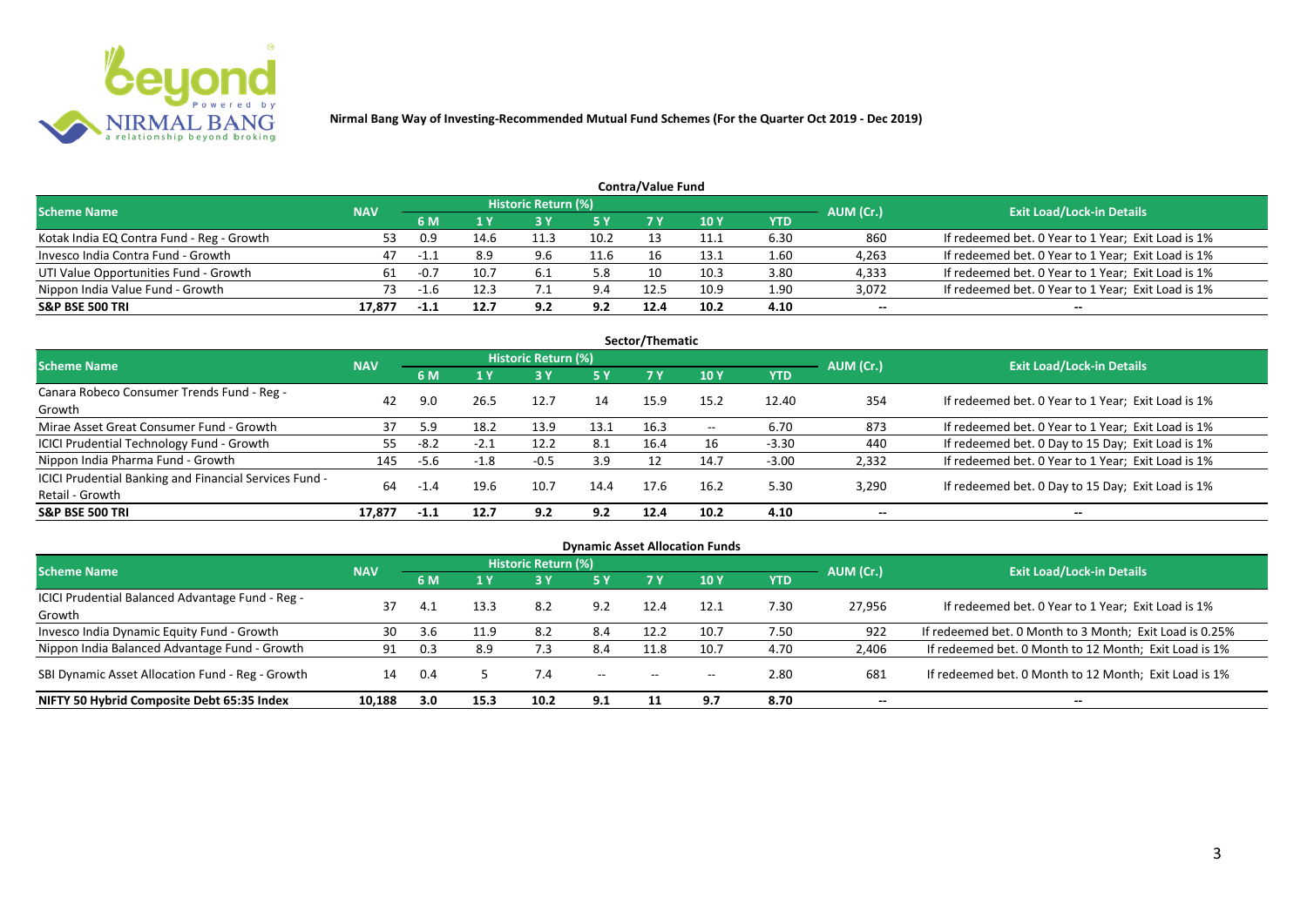

| <b>Hybrid Aggressive</b> |            |      |      |      |                            |       |            |        |                                                       |  |  |  |  |
|--------------------------|------------|------|------|------|----------------------------|-------|------------|--------|-------------------------------------------------------|--|--|--|--|
|                          |            |      |      |      |                            |       |            |        | <b>Exit Load/Lock-in Details</b>                      |  |  |  |  |
|                          | 6 M        |      |      | 5 Y  | 7 Y                        | 10Y   | <b>YTD</b> |        |                                                       |  |  |  |  |
| 53                       | -0.u       | 10.2 | 4.6  | 5.4  |                            | 8.7   | 3.70       | 21,076 | If redeemed bet. 0 Year to 1 Year; Exit Load is 1%    |  |  |  |  |
| 133                      | $-0.8$     | 8.4  | 7.4  | 9.5  | 14.1                       | 13.4  | 3.90       | 23,487 | If redeemed bet. 0 Year to 1 Year; Exit Load is 1%    |  |  |  |  |
| 15                       | <b></b>    | 13.3 | 9.4  | $--$ | $- -$                      | $- -$ | 6.40       | 2,590  | If redeemed bet. 0 Year to 1 Year; Exit Load is 1%    |  |  |  |  |
| 141                      | 5.0        | 17.4 |      | 10.8 | 14.8                       | 11.9  | 9.50       | 30,551 | If redeemed bet. 0 Month to 12 Month; Exit Load is 1% |  |  |  |  |
| 163                      |            | 15.7 | 8.6  | 10.2 | 13.2                       | 12.4  | 8.60       | 2,488  | If redeemed bet. 0 Year to 1 Year; Exit Load is 1%    |  |  |  |  |
| 10,188                   | 3.0        | 15.3 | 10.2 | 9.1  |                            | 9.7   | 8.70       | $- -$  | --                                                    |  |  |  |  |
|                          | <b>NAV</b> |      |      |      | <b>Historic Return (%)</b> |       |            |        | AUM (Cr.)                                             |  |  |  |  |

| <b>Arbitrage Fund</b>                      |            |     |  |                     |     |  |     |      |           |                                                         |  |  |  |
|--------------------------------------------|------------|-----|--|---------------------|-----|--|-----|------|-----------|---------------------------------------------------------|--|--|--|
| <b>Scheme Name</b>                         | <b>NAV</b> |     |  | Historic Return (%) |     |  |     |      | AUM (Cr.) | <b>Exit Load/Lock-in Details</b>                        |  |  |  |
|                                            |            | 1 M |  | 6 M                 | 1 Y |  |     | YTD  |           |                                                         |  |  |  |
| IDFC Arbitrage Fund - Reg - Growth         |            |     |  | b.b                 | 6.S |  | 0.1 | 6.60 | 10,163    | If redeemed bet. 0 Month to 1 Month; Exit Load is 0.25% |  |  |  |
| Kotak Equity Arbitrage Fund - Reg - Growth |            |     |  | b.4                 |     |  |     | 6.40 | 15,972    | If redeemed bet. 0 Day to 30 Day; Exit Load is 0.25%    |  |  |  |
| Nippon India Arbitrage Fund - Growth       |            |     |  | 6.5                 | 6.4 |  |     | 6.60 | 9,441     | If redeemed bet. 0 Month to 1 Month; Exit Load is 0.25% |  |  |  |

|                                          |            |     |      |                            |        | <b>Equity Saver</b> |       |            |           |                                                       |  |
|------------------------------------------|------------|-----|------|----------------------------|--------|---------------------|-------|------------|-----------|-------------------------------------------------------|--|
| <b>Scheme Name</b>                       | <b>NAV</b> |     |      | <b>Historic Return (%)</b> |        |                     |       |            |           | <b>Exit Load/Lock-in Details</b>                      |  |
|                                          |            | 6 M |      |                            | 5 Y    | 7V                  | 10Y   | <b>YTD</b> | AUM (Cr.) |                                                       |  |
| Axis Equity Saver Fund - Reg - Growth    | 13         | 3.8 | 12.1 |                            | $  \,$ | $- -$               | $- -$ | 7.30       | 783       | If redeemed bet. 0 Month to 12 Month; Exit Load is 1% |  |
| <b>HDFC Equity Savings Fund - Growth</b> |            | 0.2 | 6.4  | 6.2                        | 7.b    | 8.6                 | 8.8   | 3.40       | 4,823     | If redeemed bet. 0 Year to 1 Year; Exit Load is 1%    |  |
| Kotak Equity Savings Fund - Reg - Growth | 15         |     |      |                            | 7.7    | $- -$               | $- -$ | 5.60       | 1.926     | If redeemed bet. 0 Year to 1 Year; Exit Load is 1%    |  |
| CRISIL Hybrid 50+50 - Moderate Index*    | $- -$      |     |      |                            |        | --                  | $- -$ | $- -$      | $- -$     | $- -$                                                 |  |

|                                    |            |     |     |                     |      | <b>Liquid Funds</b>      |            |                 |           |                                  |
|------------------------------------|------------|-----|-----|---------------------|------|--------------------------|------------|-----------------|-----------|----------------------------------|
| <b>Scheme Name</b>                 | <b>NAV</b> |     |     | Historic Return (%) |      |                          | <b>YTM</b> | Avg             | AUM (Cr.) | <b>Exit Load/Lock-in Details</b> |
|                                    |            | 1W  | ! W | 1 M                 | 3M   | 1Y                       |            | <b>Maturity</b> |           |                                  |
| Axis Liquid Fund - Growth          | 2.142      |     | 5.4 |                     | 5.8  |                          | 5.69       | 0.12            | 24,004    | Nil                              |
| IDFC Cash Fund - Reg - Growth      | 2,338      | 5.0 |     |                     | 5.6  | 6.8                      | 5.55       | 0.12            | 11,945    | <b>Nil</b>                       |
| Kotak Liquid Scheme - Reg - Growth | 3,910      | 4.9 |     |                     |      | 6.9                      |            | 0.11            | 25,805    | Nil                              |
| <b>CRISIL Liquid Fund Index</b>    | $- -$      | 5.5 |     | 0.Z                 | -6.1 | $\overline{\phantom{a}}$ | $- -$      | $- -$           | $- -$     | $- -$                            |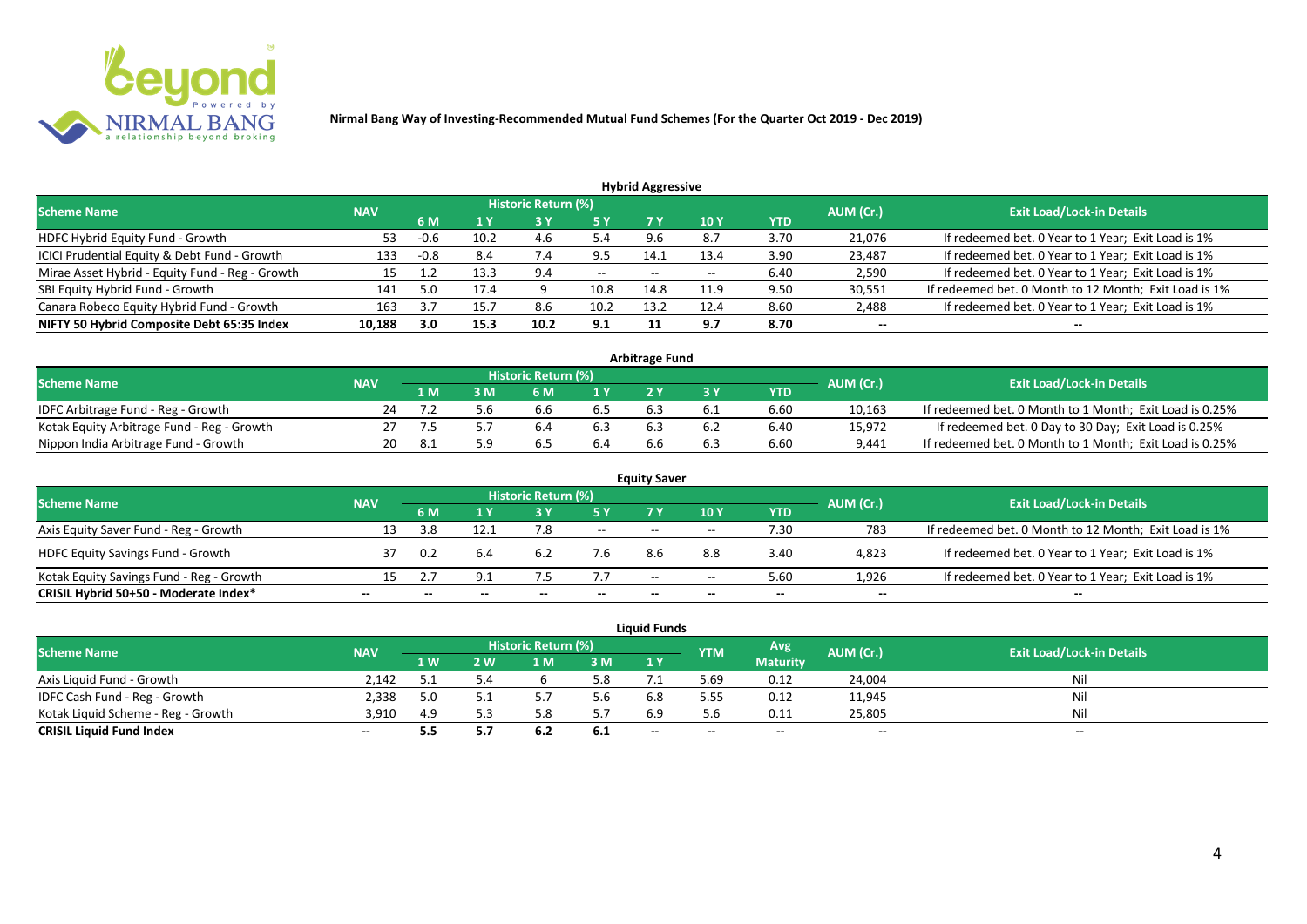

|                                               |            |      |     |                     |       | <b>Ultra Short Fund</b>  |                          |                 |                          |                                  |
|-----------------------------------------------|------------|------|-----|---------------------|-------|--------------------------|--------------------------|-----------------|--------------------------|----------------------------------|
| <b>Scheme Name</b>                            | <b>NAV</b> |      |     | Historic Return (%) |       |                          | <b>YTM</b>               | Avg             | AUM (Cr.)                | <b>Exit Load/Lock-in Details</b> |
|                                               |            | 1 M  | sм  | 6 M                 | 1 Y   | 73 Y                     |                          | <b>Maturity</b> |                          |                                  |
| IDFC Ultra Short Term Fund - Reg - Growth     |            | 9.0  | 7.9 | 8.5                 | 8.7   | $\overline{\phantom{a}}$ | 6.28                     | 0.45            | 3,847                    | Nil                              |
| Sundaram Ultra Short Term Fund - Reg - Growth | 10         | 7.8  | b.b | $- -$               | $- -$ | $- -$                    | 6.32                     | 0.47            | 259                      | Nil                              |
| L&T Ultra Short Term Fund - Growth            | 32         | 8.5  | 1.4 |                     | 8.3   |                          | 6.06                     | 0.48            | 2,462                    | Nil                              |
| <b>NIFTY Ultra Short Duration Debt Index</b>  | 3,954      | -8.4 | 7.4 |                     | 8.4   |                          | $\overline{\phantom{a}}$ | $-$             | $\overline{\phantom{a}}$ | $-$                              |

|                                                  |            |                                                 |     |           |                                  | <b>Money Market Fund</b> |       |                 |        |       |
|--------------------------------------------------|------------|-------------------------------------------------|-----|-----------|----------------------------------|--------------------------|-------|-----------------|--------|-------|
| <b>Scheme Name</b>                               | <b>NAV</b> | <b>Historic Return (%)</b><br>Avg<br><b>YTM</b> |     | AUM (Cr.) | <b>Exit Load/Lock-in Details</b> |                          |       |                 |        |       |
|                                                  |            | 1 M                                             | 3 M | 6 M       | 1 Y                              | <b>3Y</b>                |       | <b>Maturity</b> |        |       |
| Aditya Birla Sun Life Money Manager Fund - Reg - | 262        | 7.9                                             |     | 8.5       | 8.6                              | 7.6                      | 5.98  | 0.39            | 10,219 | Nil   |
| Growth                                           |            |                                                 |     |           |                                  |                          |       |                 |        |       |
| Franklin India Savings Fund - Growth             | 36         | 9.5                                             |     |           | 9.1                              |                          | 6.41  | 0.58            | 2,554  | Nil   |
| Nippon India Money Market Fund - Growth          | 2,955      | 8.7                                             | 7.8 | 8.4       | 8.7                              | 7.6                      | 6.13  | 0.46            | 2,587  | Nil   |
| <b>CRISIL Liquid Fund Index</b>                  | $- -$      | 6.2                                             | 6.1 | 6.7       | $- -$                            | $- -$                    | $- -$ | $- -$           | $-$    | $- -$ |

| <b>Short Term Fund</b>                          |            |      |      |                     |      |            |            |                 |           |                                  |  |  |  |
|-------------------------------------------------|------------|------|------|---------------------|------|------------|------------|-----------------|-----------|----------------------------------|--|--|--|
| <b>Scheme Name</b>                              | <b>NAV</b> |      |      | Historic Return (%) |      |            | <b>YTM</b> | Avg             | AUM (Cr.) | <b>Exit Load/Lock-in Details</b> |  |  |  |
|                                                 |            | 1 M  | 3 M  | 6 M                 | 1Y   | <b>3 Y</b> |            | <b>Maturity</b> |           |                                  |  |  |  |
| Axis Short Term Fund - Growth                   |            | 13.6 | 10.3 |                     | 10.5 |            | 6.89       | 1.90            | 2,347     | Nil                              |  |  |  |
| HDFC Short Term Debt Fund - Growth              |            | 13.6 | 10.4 | 10.8                | 10.3 |            | 7.56       | 2.75            | 8,296     | Nil                              |  |  |  |
| IDFC Bond Fund - Short Term Plan - Reg - Growth | 40         | 13.9 | 10.9 | 11.2                | 10.9 | 7.4        | 7.05       | 2.10            | 10,052    | Nil                              |  |  |  |
| Kotak Bond Short Term Plan - Reg - Growth       | 37         | 13.5 | 9.8  | 11.2                | 10.6 |            | 7.59       | 2.73            | 9,788     | Nil                              |  |  |  |
| L&T Short Term Bond Fund - Reg - Growth         |            | 13.4 | 10.2 | 10.9                | 10.4 |            | 7.04       | 2.36            | 4,330     | Nil                              |  |  |  |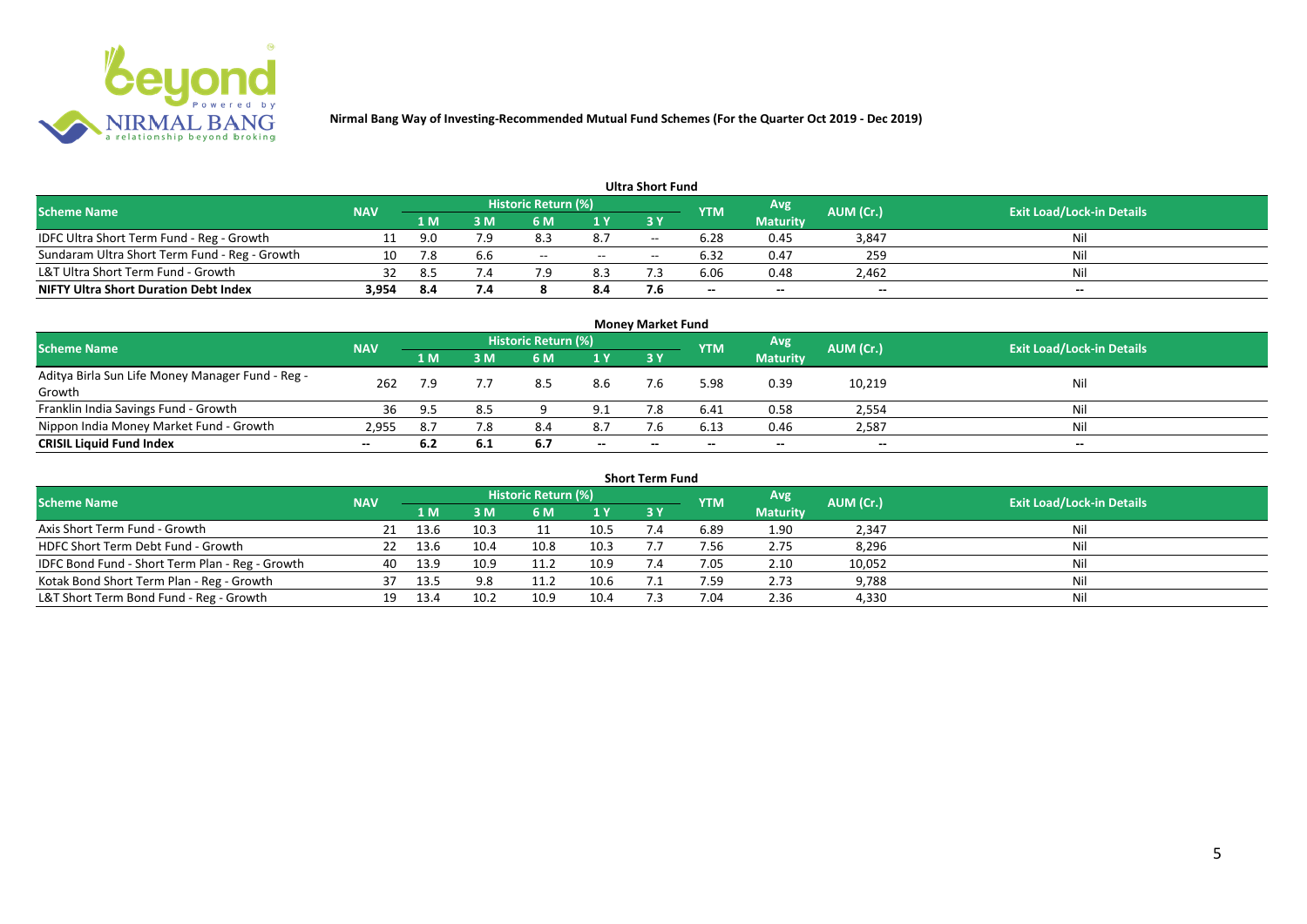

|                                           |       |                                                                             |     |                                  |     | <b>Low Duration Fund</b> |        |                 |       |     |
|-------------------------------------------|-------|-----------------------------------------------------------------------------|-----|----------------------------------|-----|--------------------------|--------|-----------------|-------|-----|
| <b>Scheme Name</b>                        |       | Historic Return (%)<br>Avg'<br><b>AUM (Cr.)</b><br><b>NAV</b><br><b>YTM</b> |     | <b>Exit Load/Lock-in Details</b> |     |                          |        |                 |       |     |
|                                           |       | 1 M                                                                         | 3 M | 6 M                              | 1 Y | 3 Y                      |        | <b>Maturity</b> |       |     |
| Axis Treasury Advantage Fund - Growth     | 2.195 | 10.6                                                                        |     | Q <sub>h</sub>                   | 9.4 |                          | 6.43   | 0.79            | 2,636 | Nil |
| Canara Robeco Savings Fund - Reg - Growth |       | 8.5                                                                         |     |                                  | 8.7 |                          | 6.2401 | 0.66            | 1,061 | Nil |
| IDFC Low Duration Fund - Reg - Growth     |       | 10.0                                                                        |     |                                  |     |                          | 6.36   | 0.73            | 4,874 | Nil |

| <b>Banking &amp; PSU Bond Funds</b>            |            |      |      |                            |      |  |            |                 |           |                                  |  |  |  |
|------------------------------------------------|------------|------|------|----------------------------|------|--|------------|-----------------|-----------|----------------------------------|--|--|--|
| <b>Scheme Name</b>                             | <b>NAV</b> |      |      | <b>Historic Return (%)</b> |      |  | <b>YTM</b> | Avg             | AUM (Cr.) | <b>Exit Load/Lock-in Details</b> |  |  |  |
|                                                |            | 1 M  | ١M   | 6 M                        |      |  |            | <b>Maturity</b> |           |                                  |  |  |  |
| HDFC Banking and PSU Debt Fund - Reg - Growth  |            | 13.8 | 10.9 |                            |      |  | 7.79       | 2.68            | 3,572     | Nil                              |  |  |  |
| Kotak Banking and PSU Debt Fund - Reg - Growth |            | 15.4 | a a  |                            |      |  |            | 3.73            | 2,794     | Nil                              |  |  |  |
| IDFC Banking & PSU Debt Fund - Reg - Growth    |            |      |      |                            | 13.3 |  | 7.23       | 3.27            | 9,715     | Nil                              |  |  |  |

| <b>Corporate Bond Funds</b>                         |            |      |      |                     |      |     |            |                 |           |                                                        |  |  |  |  |
|-----------------------------------------------------|------------|------|------|---------------------|------|-----|------------|-----------------|-----------|--------------------------------------------------------|--|--|--|--|
| <b>Scheme Name</b>                                  | <b>NAV</b> |      |      | Historic Return (%) |      |     | <b>YTM</b> | Avg'            | AUM (Cr.) | <b>Exit Load/Lock-in Details</b>                       |  |  |  |  |
|                                                     |            | 1 M  | : M  | 6 M                 | 1 Y  | 3Y  |            | <b>Maturity</b> |           |                                                        |  |  |  |  |
| ICICI Prudential Corporate Bond Fund - Reg - Growth | 20         | 12.2 | 9.6  | 10.7                | 10.3 |     | .34        | 2.36            | 9,147     | Nil                                                    |  |  |  |  |
| L&T Triple Ace Bond Fund - Reg - Growth             | 50         | 14.3 |      | 17.3                | 14.2 | 6.6 | 7.74       | 8.56            | 1,616     | If redeemed bet. 0 Month to 3 Month; Exit Load is 0.5% |  |  |  |  |
| Kotak Corporate Bond Fund - Std - Growth            | 2.61.      | 12.9 | 10.5 | 10.8                | 10.3 |     | .17        | 1.52            | 2,757     | Nil                                                    |  |  |  |  |

|                                            |            |      |     |                            |      | <b>Credit Risk Fund</b> |            |                 |           |                                                           |
|--------------------------------------------|------------|------|-----|----------------------------|------|-------------------------|------------|-----------------|-----------|-----------------------------------------------------------|
| <b>Scheme Name</b>                         | <b>NAV</b> |      |     | <b>Historic Return (%)</b> |      |                         | <b>YTM</b> | Avg             | AUM (Cr.) | <b>Exit Load/Lock-in Details</b>                          |
|                                            |            | 1 M. | 3 M | 6 M                        | '1 Y | 3 Y                     |            | <b>Maturity</b> |           |                                                           |
| ICICI Prudential Credit Risk Fund - Growth |            | 12.8 |     | 9.6                        | 9.3  |                         | 10.29      | 1.77            | 10,942    | If redeemed bet. 0 Year to 1 Year; Exit Load is 1%        |
| Kotak Credit Risk Fund - Reg - Growth      |            | 14.0 |     | 10                         | 9.3  |                         | 9.71       | 2.49            | 4,732     | If redeemed bet. 0 Year to 1 Year; Exit Load is 1%        |
|                                            |            |      |     |                            |      |                         |            |                 |           | If redeemed bet. 0 Month to 12 Month; Exit Load is 3%, If |
| SBI Credit Risk Fund - Growth              |            | 11.7 |     | 6.7                        | כ.י  | 6 <sup>1</sup>          | 9.26       | 2.63            | 5,211     | redeemed bet. 12 Month to 24 Month; Exit Load is 1.5%, If |
|                                            |            |      |     |                            |      |                         |            |                 |           | redeemed bet. 24 Month to 36 Month; Exit Load is 0.75%    |